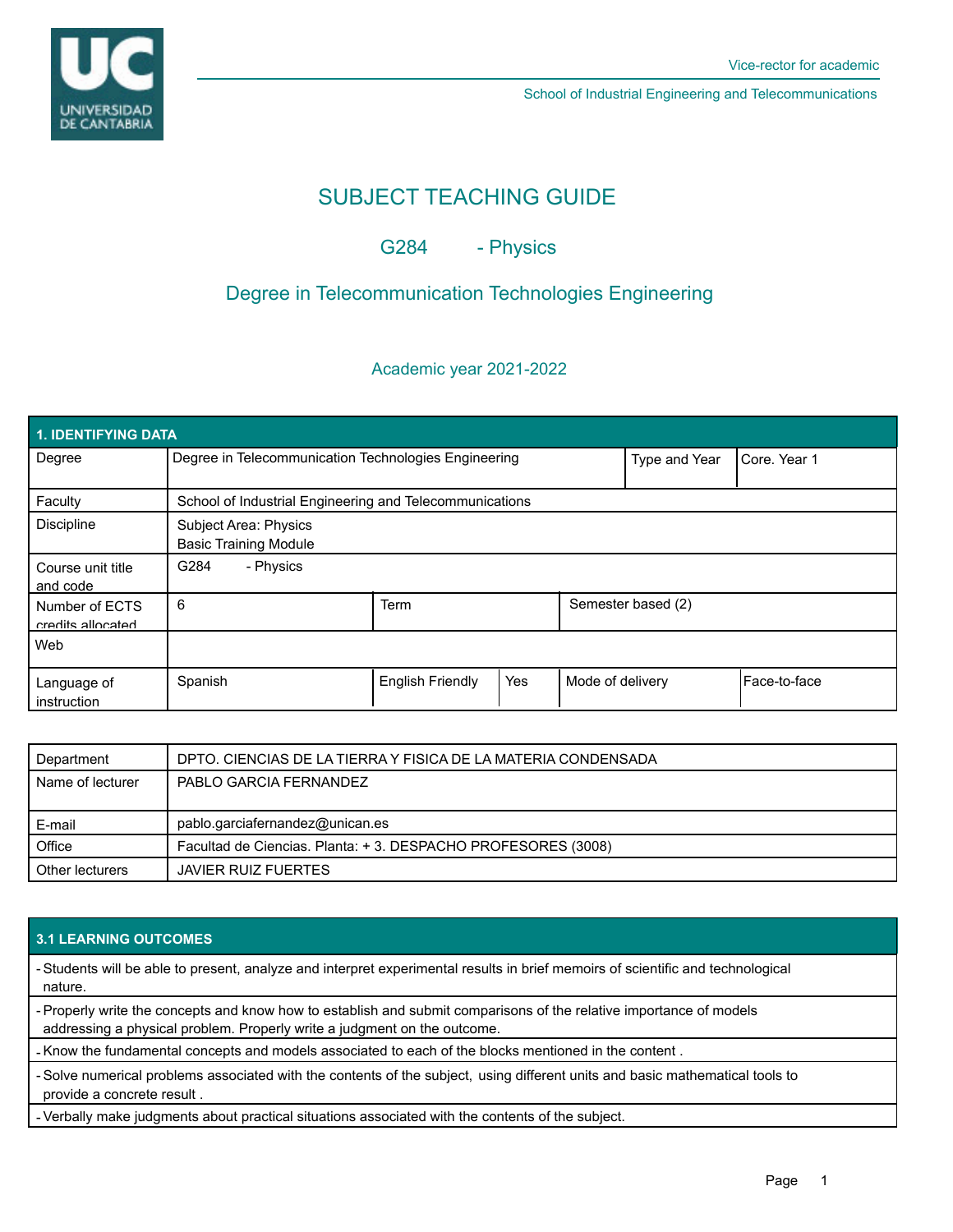

#### School of Industrial Engineering and Telecommunications

#### **4. OBJECTIVES**

Know the basic concepts and variables associated with the Mechanics, Waves and Electromagnetism. Being able to solve analytically and / or numerically practical situations associated with these concepts.

Appreciate physics as a way to understand nature. Being able to verbally make judgments about practical situations related to the contents of the subject.

Identify the key points of a physical phenomenon, how to analyze them experimentally considering the proposed model and mathematical methods needed and provide a quantitative result testable with experience.

Analyze and present the results taking into account the accuracy of the instruments used.

## **6. COURSE ORGANIZATION**

**CONTENTS** 

|    | ITEM 1. VECTORS. Magnitudes. Coordinate systems and components of a vector. Vector operations: addition,<br>subtraction, scalar product, vector product, mixed product. Derivatives and integrals. Introduction to scalar and vector<br>fields. A moment vector about a point. Vector system: resultant and resultant moment about a point. Varignon<br>theorem. Systems of null resultant.<br>ITEM 2. KINEMATICS OF THE PARTICLE. Path, vectors position, velocity and mean and instantaneous acceleration.<br>Rectilinear motion, uniform and accelerated. Parabolic motion. Intrinsic components of acceleration. Circular motion.<br>ITEM 3. PARTICLE DYNAMICS. Newton's laws, force concept. Linear momentum and conservation principle.<br>Examples. Frictional forces, static and dynamic coefficient. Frictional forces dependent on the speed. Forces in<br>accelerated reference systems. Equilibrium conditions. Angular momentum. Central forces and Kepler's laws.<br>ITEM 4. WORK, POWER AND ENERGY. Work done by a force. Power. Kinetic energy. Conservative forces and<br>potential energy. Force as gradient of potential energy. Conservation of mechanical energy. Potential energy curves.<br>Nonconservative forces. Time dependent forces and impulse. Direct and oblique central impact. |
|----|------------------------------------------------------------------------------------------------------------------------------------------------------------------------------------------------------------------------------------------------------------------------------------------------------------------------------------------------------------------------------------------------------------------------------------------------------------------------------------------------------------------------------------------------------------------------------------------------------------------------------------------------------------------------------------------------------------------------------------------------------------------------------------------------------------------------------------------------------------------------------------------------------------------------------------------------------------------------------------------------------------------------------------------------------------------------------------------------------------------------------------------------------------------------------------------------------------------------------------------------------------------------------------------------------------------|
| l2 | ITEM 5. HARMONIC MOTION AND THEIR COMPOSITION. Harmonic motion. Composition of harmonic motions.<br>Damped oscillations and forced oscillations. Resonances : examples of resonances.<br>ITEM 6. INTRODUCTION TO THE WAVES IN PHYSICS. Wavefunction, wave propagation in space and time. Wave<br>equation. Wave speed. Longitudinal and transversal waves. Energy and transport of energy by a wave. Pressure<br>waves. Intensity and intensity levels. Superposition of waves. Standing waves. Doppler effect. Nature of light,<br>wave-particle duality. Energy and momentum of a photon. Speed of light. Huygens' principle. Interference conditions,<br>Young's experiment. Diffraction.                                                                                                                                                                                                                                                                                                                                                                                                                                                                                                                                                                                                                     |
| IЗ | ITEM 7. ELECTRIC INTERACTION. Electric charge. Coulomb's law. Quantization of electric charge. Principle of<br>conservation of electric charge. Electric field. Lines of electric fields. Electric flux and Gauss's theorem. Electric<br>potential. Relationship between the electric potential and the electric field. Potential of a point charge. Electric dipole:<br>electric dipole moment, and torque on an electric dipole placed in a uniform electric field. Energy of a dipole in a<br>uniform electric field.                                                                                                                                                                                                                                                                                                                                                                                                                                                                                                                                                                                                                                                                                                                                                                                         |